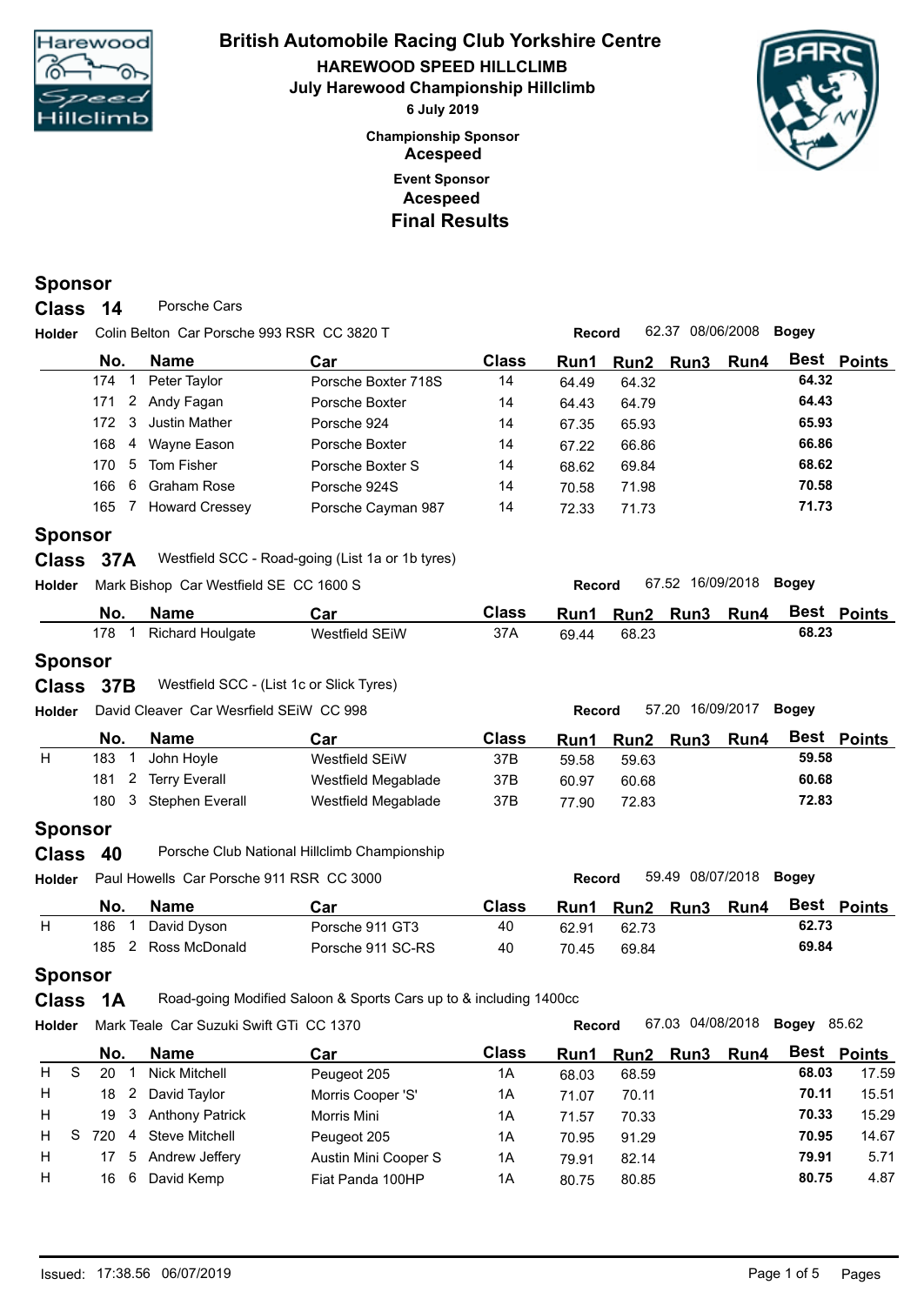# **Sponsor**

**Class** 1B Road-going Modified Saloon & Sports Cars over 1400cc up to & including 2000cc

| Holder |   |         | Gordon Riley Car Toyota Starlet CC 1331T |                             |              | <b>Record</b> |        | 64.04 15/09/2018 |           | <b>Bogey 84.04</b> |               |
|--------|---|---------|------------------------------------------|-----------------------------|--------------|---------------|--------|------------------|-----------|--------------------|---------------|
|        |   | No.     | <b>Name</b>                              | Car                         | <b>Class</b> | Run1          | Run2   |                  | Run3 Run4 | Best               | <b>Points</b> |
| H      |   | 44      | Deryck Jones                             | Peugeot 205 GTi             | 1B           | 64.57         | 64.82  |                  |           | 64.57              | 19.47         |
| H      |   | 2<br>45 | <b>Gordon Riley</b>                      | <b>Toyota Starlet</b>       | 1B           | <b>DNF</b>    | 64.98  |                  |           | 64.98              | 19.06         |
| н      |   | 3<br>43 | lan Butcher                              | Honda Integra DC2           | 1B           | 65.88         | 66.59  |                  |           | 65.88              | 18.16         |
| н      |   | 39<br>4 | Andy Barton                              | Peugeot 205 GTi             | 1B           | 66.45         | 118.05 |                  |           | 66.45              | 17.59         |
| н      |   | 5<br>40 | David Marshall                           | Peugeot 205 GTI             | 1B           | 67.21         | 66.91  |                  |           | 66.91              | 17.13         |
| н      |   | 6<br>35 | Shane Jowett                             | Honda Civic Type R          | 1B           | 69.75         | 69.24  |                  |           | 69.24              | 14.80         |
| H      |   | 7<br>37 | Peter Siddle                             | Renault Clio 182 Cup        | 1B           | 69.56         | 69.27  |                  |           | 69.27              | 14.77         |
| н      |   | 8<br>38 | <b>Tony Pickering</b>                    | Renault Clio 182 Sport      | 1B           | 69.42         | 69.55  |                  |           | 69.42              | 14.62         |
| н      | S | 30<br>9 | Sam Billington                           | Renault Clio Sport 172      | 1B           | 70.21         | 70.98  |                  |           | 70.21              | 13.83         |
| H      | S | 730 10  | Ryan Billington                          | Renault Clio Sport 172      | 1B           | 70.94         | 70.78  |                  |           | 70.78              | 13.26         |
| H      |   | 36 11   | <b>Andrew Race</b>                       | Renault Clio 172 Cup        | 1B           | 70.96         | 70.92  |                  |           | 70.92              | 13.12         |
| н      |   | 42 12   | Liam Booth                               | Peugeot 205 GTi             | 1B           | 71.62         | 70.93  |                  |           | 70.93              | 13.11         |
| H      |   | 31 13   | <b>Anthony Buttle</b>                    | Renault Clio 182            | 1B           | 74.40         | 71.58  |                  |           | 71.58              | 12.46         |
| н      | S | 26 14   | James Izzard                             | Peugeot 206 GTi             | 1B           | 72.00         | 72.21  |                  |           | 72.00              | 12.04         |
| н      | S | 726 15  | Stephen Kettlewell                       | Peugeot 206 GTi             | 1B           | 72.97         | 73.50  |                  |           | 72.97              | 11.07         |
| H      | S | 22 16   | Alexander Rhodes                         | Eunos Roadster              | 1B           | 73.29         | 73.01  |                  |           | 73.01              | 11.03         |
| H      | S | 722 17  | Alexander Hall                           | Eunos Roadster              | 1B           | 74.37         | 73.35  |                  |           | 73.35              | 10.69         |
|        |   | 34 18   | Adrian Martorana                         | Alfa Romeo Mito             | 1B           | 74.44         | 73.93  |                  |           | 73.93              |               |
| H      | S | 33 19   | <b>Phillip Saxton</b>                    | MG TF                       | 1B           | 74.19         | 74.57  |                  |           | 74.19              | 9.85          |
| н      | S | 733 20  | Joshua Saxton                            | <b>MG TF</b>                | 1B           | 74.92         | 74.46  |                  |           | 74.46              | 9.58          |
| н      |   | 28 21   | <b>Craig Winter</b>                      | Renault Clio 172            | 1B           | 75.32         | 75.28  |                  |           | 75.28              | 8.76          |
| H      |   | 29 22   | Amy Jenkins                              | Mazda MX5                   | 1B           | 100.93        | 77.68  |                  |           | 77.68              | 6.36          |
| H      |   | 27 23   | Leo Martorana                            | <b>Fiat Abarth Stradale</b> | 1B           | 77.89         | 78.16  |                  |           | 77.89              | 6.15          |
| н      |   | 23 24   | <b>Graham Ashby</b>                      | <b>MG TF 135</b>            | 1B           | 80.98         | 79.59  |                  |           | 79.59              | 4.45          |
| H      | S | 725 25  | <b>Richard Pawlak</b>                    | <b>MG TF</b>                | 1B           | 81.05         | 81.00  |                  |           | 81.00              | 3.04          |
| H.     | S | 25 26   | <b>Geoff Denton</b>                      | <b>MG TF</b>                | 1B           | 82.00         | 81.01  |                  |           | 81.01              | 3.03          |
|        |   |         |                                          |                             |              |               |        |                  |           |                    |               |

# **Sponsor**

**Class 1C** Road-going Modified Saloon & Sports Cars, 2 wheel drive over 2000cc

| <b>Holder</b>     |     |                | Kieran OBrien Car Nissan 350Z CC 3500S S |                             |                | <b>Record</b>  |       | 63.73 16/09/2018 |      | Bogey | 82.58              |
|-------------------|-----|----------------|------------------------------------------|-----------------------------|----------------|----------------|-------|------------------|------|-------|--------------------|
|                   |     | No.            | <b>Name</b>                              | Car                         | <b>Class</b>   | Run1           | Run2  | Run3             | Run4 |       | <b>Best Points</b> |
| H                 | 60  |                | Kieran O Brien                           | Nissan 350Z                 | 1C             | 63.95          | 63.92 |                  |      | 63.92 | 18.66              |
| H                 | 58  | $\overline{2}$ | <b>Terry Deere</b>                       | <b>Talbot Sunbeam Lotus</b> | 1C             | 65.27          | 64.88 |                  |      | 64.88 | 17.70              |
| H                 | 59  | 3              | <b>Glen Shaw</b>                         | Nissan 350Z                 | 1C             | 65.57          | 65.48 |                  |      | 65.48 | 17.10              |
| H                 | 52  | 4              | <b>Peter Sherratt</b>                    | BMW M3                      | 1C             | 65.79          | 67.10 |                  |      | 65.79 | 16.79              |
|                   | 49  | 5              | Jon Maycock                              | Mazda MX5                   | 1 <sup>C</sup> | 67.13          | 65.82 |                  |      | 65.82 |                    |
| H<br><sub>S</sub> | 756 | 6              | Kevin Bicknell                           | R53 Mini Cooper S Special   | 1C             | 67.29          | 67.89 |                  |      | 67.29 | 15.29              |
| H                 | 57  |                | Andy Bateson                             | Toyota MR2                  | 1C             | 67.78          | 67.79 |                  |      | 67.78 | 14.80              |
| H                 | 55  | 8              | <b>Andrew Sherratt</b>                   | Fiat Coupe 20VT             | 1C             | 69.21          | 68.66 |                  |      | 68.66 | 13.92              |
| H                 | 50  | 9              | Paquale Abruzzese                        | BMW M3                      | 1C             | 68.72          | 69.27 |                  |      | 68.72 | 13.86              |
| H<br>-S           |     | 56 10          | Andy Harrison                            | Mini Cooper S               | 1C             | 69.39          | 68.86 |                  |      | 68.86 | 13.72              |
| H                 |     | 53 11          | Simon Howarth                            | Mini John Cooper Works      | 1C             | 69.03          | 68.94 |                  |      | 68.94 | 13.64              |
| H                 |     | 48 12          | Max Campbell                             | Audi TT                     | 1C             | 71.05          | 71.85 |                  |      | 71.05 | 11.53              |
| H                 |     | 51 13          | <b>Mick Tetlow</b>                       | BMW Z3                      | 1C             | 73.12          | 72.38 |                  |      | 72.38 | 10.20              |
| H                 | 47  |                | John Calvert                             | Porsche Boxter S            | 1C             | N <sub>S</sub> |       |                  |      |       |                    |

## **Sponsor**

**Class 1D** Road-going Modified Saloon & Sports Cars, 4 wheel drive over 2000cc

|   |     |                   |                            |              |       |       |             | 59.89 16/09/2018 |       | <b>Bogey 79.89</b> |
|---|-----|-------------------|----------------------------|--------------|-------|-------|-------------|------------------|-------|--------------------|
|   | No. | <b>Name</b>       | Car                        | <b>Class</b> | Run1  | Run2  | <b>Run3</b> | Run4             | Best  | Points             |
| Н | 66  | Jonathan Mounsey  | Mitsubishi Evo 6           | 1D           | 60.33 | 61.00 |             |                  | 60.33 | 19.56              |
| н | 65  | Richard Archbould | Mitsubishi Evo Tommi Makir | 1D           | 63.43 | 63.73 |             |                  | 63.43 | 16.46              |
| Н |     | 64 3 Tony Booth   | Mitsubishi Evo 5 GSR       | 1D           | 64.78 | 64.75 |             |                  | 64.75 | 15.14              |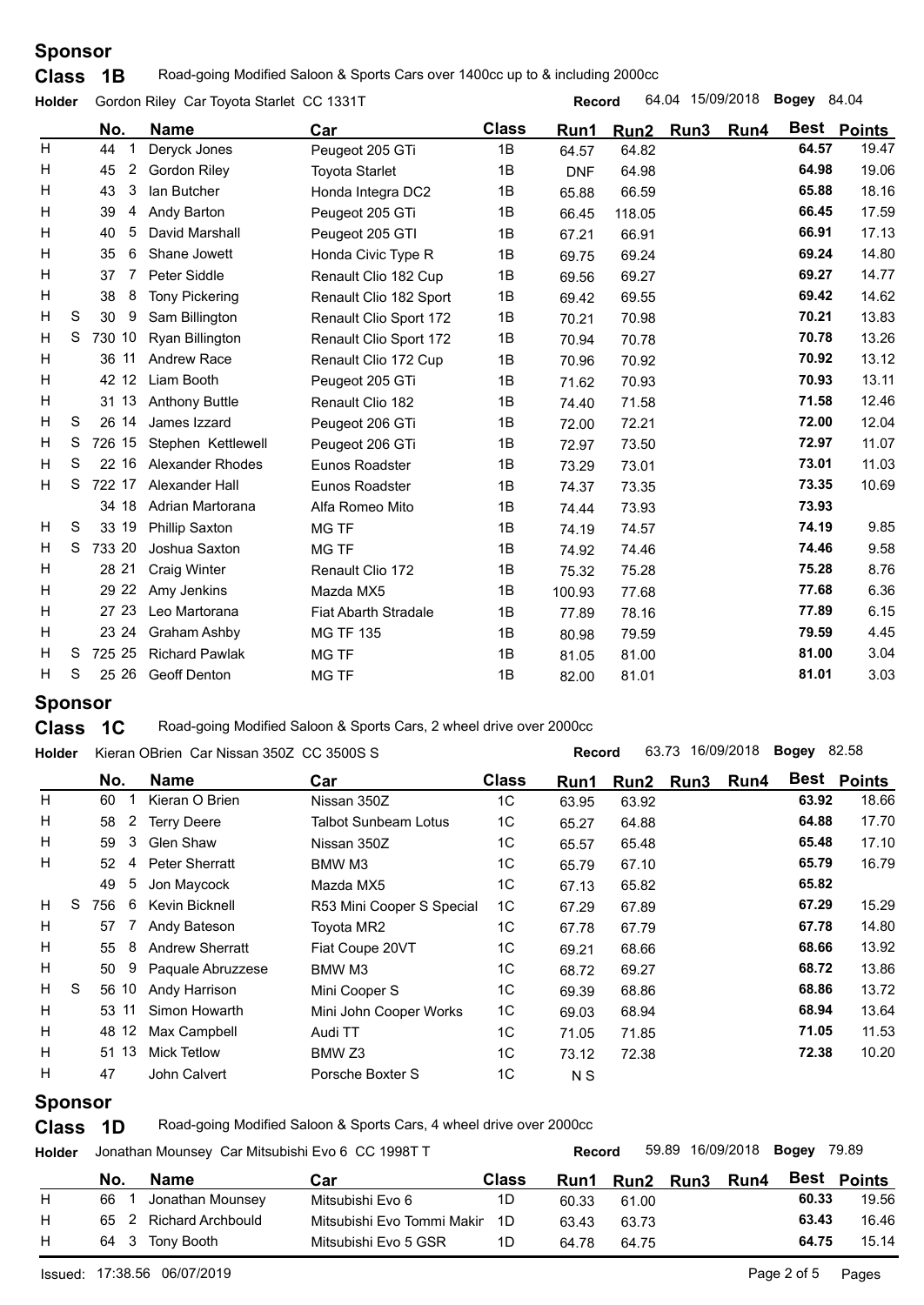| н              | 4<br>63                   | Peter Day                                   | Mitsubishi Evo 6                                                                         | 1D                 | 71.52          | 65.80                     |                  |                | 65.80              | 14.09                |
|----------------|---------------------------|---------------------------------------------|------------------------------------------------------------------------------------------|--------------------|----------------|---------------------------|------------------|----------------|--------------------|----------------------|
| н              | 5<br>62                   | James Meehan                                | Audi TT Quattro                                                                          | 1D                 | 71.45          | 71.67                     |                  |                | 71.45              | 8.44                 |
| <b>Sponsor</b> |                           |                                             |                                                                                          |                    |                |                           |                  |                |                    |                      |
| <b>Class</b>   | 1F                        |                                             | Road-going Modified Saloon & Sports Cars that are not eligible for 1A, 1B, 1C or 1D      |                    |                |                           | 62.23 17/09/2016 |                | <b>Bogey 78.32</b> |                      |
| Holder         |                           | Steven Darley Car Subaru Impreza CC 2350T T |                                                                                          |                    | <b>Record</b>  |                           |                  |                |                    |                      |
|                | No.                       | <b>Name</b>                                 | Car                                                                                      | <b>Class</b>       | Run1           | Run2                      | Run <sub>3</sub> | Run4           |                    | Best Points          |
|                | 54<br>$\overline{1}$      | James Hunt                                  | BMW E30                                                                                  | 1F                 | 66.83          | 65.82                     |                  |                | 65.82              |                      |
|                | 24<br>2                   | Wynne Morgan                                | Renault Williams Clio                                                                    | 1F                 | 72.49          | 73.75                     |                  |                | 72.49              |                      |
| <b>Sponsor</b> |                           |                                             |                                                                                          |                    |                |                           |                  |                |                    |                      |
| <b>Class</b>   | 2A                        |                                             | Road-going Kit, Replica & Space-framed Cars up to & including 1700cc (car derived engir  |                    |                |                           |                  |                |                    |                      |
| Holder         |                           | Bob Bellerby Car Sylva Striker CC 1700      |                                                                                          |                    | <b>Record</b>  |                           | 60.29 07/08/2011 |                | <b>Bogey 80.04</b> |                      |
|                | No.                       | <b>Name</b>                                 | Car                                                                                      | <b>Class</b>       | Run1           | Run2                      | Run3             | Run4           |                    | Best Points          |
| H.             | $\overline{1}$<br>72      | <b>Daniel Hollis</b>                        | Caterham 7                                                                               | 2A                 | 74.80          | 63.20                     |                  |                | 63.20              | 16.84                |
| н              | 2<br>71                   | Peter Wright                                | Locust <sub>7</sub>                                                                      | 2A                 | 66.32          | 65.67                     |                  |                | 65.67              | 14.37                |
|                | 3<br>69                   | Anthony Shearman                            | Caterham 310R                                                                            | 2A                 | 68.52          | 68.71                     |                  |                | 68.52              |                      |
| н              | 70<br>4                   | Roger Legg                                  | Caterham 7                                                                               | 2A                 | 69.47          | 70.30                     |                  |                | 69.47              | 10.57                |
| н              | $5\phantom{.0}$<br>68     | Tim Kerr                                    | Caterham R Sport 140                                                                     | 2A                 | 73.81          | 73.27                     |                  |                | 73.27              | 6.77                 |
| <b>Sponsor</b> |                           |                                             |                                                                                          |                    |                |                           |                  |                |                    |                      |
| <b>Class</b>   | 2B                        |                                             | Road-going Kit, Replica & Space-framed Cars over 1700c (car derived engines)             |                    |                |                           |                  |                |                    |                      |
| Holder         |                           | Simon Green Car Westfield Duratec CC 2261   |                                                                                          |                    | <b>Record</b>  |                           | 59.08 07/08/2011 |                | <b>Bogey 78.83</b> |                      |
|                | No.                       | <b>Name</b>                                 | Car                                                                                      | <b>Class</b>       | Run1           |                           |                  | Run2 Run3 Run4 |                    | Best Points          |
| H              | 74<br>$\overline{1}$      | <b>Alex Miles</b>                           | Caterham 7 SSR                                                                           | 2B                 | 65.65          | 64.62                     |                  |                | 64.62              | 14.21                |
| <b>Sponsor</b> |                           |                                             |                                                                                          |                    |                |                           |                  |                |                    |                      |
| <b>Class</b>   | 2E                        |                                             | Road-going Lotus Elise and other non-ferrous chassis construction Cars up to & including |                    |                |                           |                  |                |                    |                      |
|                |                           |                                             |                                                                                          |                    |                |                           |                  |                |                    |                      |
| Holder         |                           | Tracey Taylor West Car Lotus Elise CC 1796  |                                                                                          |                    | <b>Record</b>  |                           | 62.51 19/09/2015 |                | <b>Bogey</b> 82.51 |                      |
|                | No.                       | <b>Name</b>                                 | Car                                                                                      | <b>Class</b>       | Run1           | Run2                      | Run3             | Run4           |                    | Best Points          |
|                | 77                        | Nigel Hannam                                | Lotus Elise S1                                                                           | 2E                 | 74.52          | 65.70                     |                  |                | 65.70              |                      |
|                | 76                        | 2 Martin Roberts                            | Lotus Elise S2 Sport 190                                                                 | 2E                 | 68.82          | 67.38                     |                  |                | 67.38              |                      |
| <b>Sponsor</b> |                           |                                             |                                                                                          |                    |                |                           |                  |                |                    |                      |
| <b>Class</b>   | 3A                        |                                             | Modified Production Cars excluding Kit, Replica and Space-framed Cars up to & including  |                    |                |                           |                  |                |                    |                      |
| Holder         |                           | Richard Casey Car Mini CC 1300              |                                                                                          |                    | Record         |                           | 63.44 17/09/2011 |                | <b>Bogey</b> 83.44 |                      |
|                | No.                       | <b>Name</b>                                 | Car                                                                                      | <b>Class</b>       | Run1           |                           | Run2 Run3        | Run4           |                    | Best Points          |
| н              | 80<br>$\mathbf{1}$        | Roy Bolderson                               | Morris Mini                                                                              | 3A                 | 66.69          | 69.52                     |                  |                | 66.69              | 16.75                |
| н              | $\overline{2}$<br>79      | Jonathan North                              | Mini Cooper                                                                              | 3A                 | 68.67          | 69.26                     |                  |                | 68.67              | 14.77                |
|                |                           |                                             |                                                                                          |                    |                |                           |                  |                |                    |                      |
| <b>Sponsor</b> |                           |                                             |                                                                                          |                    |                |                           |                  |                |                    |                      |
| <b>Class</b>   | 3B                        |                                             | Modified Production Cars excluding Kit, Replica and Space-framed Cars over 1400cc up t   |                    |                |                           |                  |                |                    |                      |
| Holder         |                           | Sarah Bosworth Car Lotus Elise CC 1796      |                                                                                          |                    | Record         |                           | 59.93 16/09/2018 |                | <b>Bogey 79.93</b> |                      |
|                | No.                       | <b>Name</b>                                 | Car                                                                                      | <b>Class</b>       | Run1           |                           | Run2 Run3        | Run4           |                    | Best Points          |
| H              | 87<br>$\overline{1}$      | <b>Tracey Wise</b>                          | Lotus Elise                                                                              | 3B                 | 61.84          | 61.11                     |                  |                | 61.11              | 18.82                |
| H L            | $\mathbf{2}$<br>86        | Ralph Pinder                                | Peugeot 205 GTi                                                                          | 3B                 | 65.17          | 65.18                     |                  |                | 65.17              | 14.76                |
| н              | 3<br>83                   | <b>Stuart Stelling</b>                      | Ford Escort RS2000                                                                       | 3B                 | 65.70          | 65.69                     |                  |                | 65.69              | 14.24                |
|                | 84<br>4                   | <b>Taras Andrusin</b>                       | Renault Clio 172 Cup                                                                     | 3B                 | 71.50          | 72.18                     |                  |                | 71.50              |                      |
|                | 82<br>5                   | Paul Boscott                                | Lotus Elan +2                                                                            | 3B                 | 76.94          | 76.97                     |                  |                | 76.94              |                      |
|                | 85                        | Jock Ramsay                                 | Opel Manta                                                                               | 3B                 | N <sub>S</sub> |                           |                  |                |                    |                      |
| <b>Sponsor</b> |                           |                                             |                                                                                          |                    |                |                           |                  |                |                    |                      |
| Class 3C       |                           |                                             | Modified Production Cars excluding Kit, Replica and Space-framed Cars over 2000cc        |                    |                |                           |                  |                |                    |                      |
| Holder         |                           | Steven Darley Car Subaru Impreza CC 2350 T  |                                                                                          |                    | <b>Record</b>  |                           | 58.32 07/08/2011 |                | <b>Bogey 78.32</b> |                      |
|                |                           |                                             |                                                                                          |                    |                |                           |                  |                |                    |                      |
| н              | No.<br>95<br>$\mathbf{1}$ | <b>Name</b><br>Andy Hill                    | Car<br>Subaru Impreza                                                                    | <b>Class</b><br>3C | Run1<br>61.34  | Run <sub>2</sub><br>61.93 | Run3             | Run4           | 61.34              | Best Points<br>16.98 |
|                |                           |                                             |                                                                                          |                    |                |                           |                  |                |                    |                      |
|                |                           |                                             |                                                                                          |                    |                |                           |                  |                |                    |                      |
| Н              | 2<br>94<br>89<br>3        | <b>Simon Dawes</b><br>William Hunt          | Porsche 911<br>Ford Sierra                                                               | 3C<br>3C           | 61.76<br>64.36 | 61.67<br>64.39            |                  |                | 61.67<br>64.36     | 16.65                |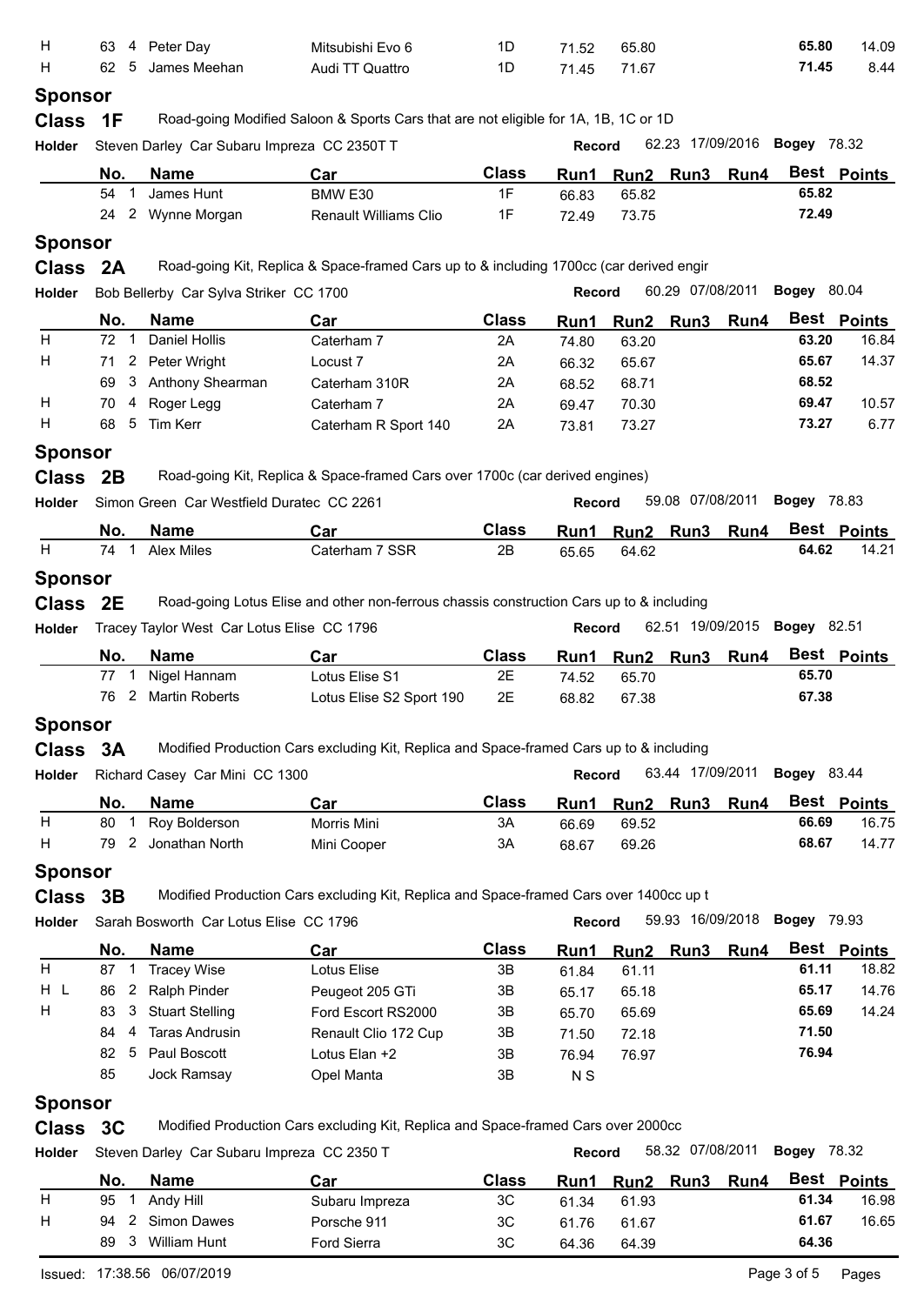| ιS. | 93  | 4 | Jonathan Williamson | Porsche 911 Carrera   | ЗC | 64.44 | 65.05 | 64.44 |       |
|-----|-----|---|---------------------|-----------------------|----|-------|-------|-------|-------|
| LS. | 793 |   | 5 Laura Wardle      | Porsche 911 Carrera   | 3C | 67.09 | 66.21 | 66.21 |       |
| H   |     |   | 91 6 Garry Morgan   | Vauxhall Chevette HSR | 3C | 66.75 | 67.98 | 66.75 | 11.57 |
| H   | 92  |   | Dan Hopps           | VW Golf R32           | ЗC | 87.77 |       | 87.77 |       |
|     | 90  |   | <b>Mike Stark</b>   | Alfa Romeo 156 GTA    | ЗC | N S   |       |       |       |

# **Sponsor**

**Class** 3F Modified Specialist Cars up to & including 1700cc

| Holder         |                       | Andrew Griffiths Car Caterham 7 CC 1396   |                                                                            |              | Record        |                  | 57.32 05/07/2009 |                | <b>Bogey 77.32</b>           |             |
|----------------|-----------------------|-------------------------------------------|----------------------------------------------------------------------------|--------------|---------------|------------------|------------------|----------------|------------------------------|-------------|
|                | No.                   | <b>Name</b>                               | Car                                                                        | <b>Class</b> | Run1          | Run <sub>2</sub> | Run <sub>3</sub> | Run4           |                              | Best Points |
| -L             | 100<br>-1             | Simon Jenks                               | Caterham S Sport                                                           | 3F           | 58.32         | 58.11            |                  |                | 58.11                        |             |
| H              | $\mathbf{2}$<br>99    | <b>Bob Bellerby</b>                       | Sylva Riot                                                                 | 3F           | 67.78         | 58.47            |                  |                | 58.47                        | 18.85       |
| H              | 98<br>3               | <b>Andrew Steel</b>                       | Westfield SE                                                               | 3F           | 59.58         | 59.52            |                  |                | 59.52                        | 17.80       |
| H              | 97                    | 4 Matt Turner                             | Westfield Mega                                                             | 3F           | 59.76         | 59.59            |                  |                | 59.59                        | 17.73       |
| <b>Sponsor</b> |                       |                                           |                                                                            |              |               |                  |                  |                |                              |             |
| Class 3G       |                       | Modified Specialist Cars over 1700cc      |                                                                            |              |               |                  |                  |                |                              |             |
| Holder         |                       | Mark Purdham Car MJ Hosson Bouler CC 2500 |                                                                            |              | Record        |                  |                  |                | 58.00 20/09/2015 Bogey 78.00 |             |
|                | No.                   | <b>Name</b>                               | Car                                                                        | <b>Class</b> | Run1          |                  |                  | Run2 Run3 Run4 |                              | Best Points |
|                | 102<br>$\mathbf{1}$   | <b>Mark Scott</b>                         | Dax Rush                                                                   | 3G           | 62.97         | 74.53            |                  |                | 62.97                        |             |
| <b>Sponsor</b> |                       |                                           |                                                                            |              |               |                  |                  |                |                              |             |
| Class 4A       |                       |                                           | Sports Libre Cars and Hillclimb Super Sports cars up to & including 2000cc |              |               |                  |                  |                |                              |             |
| Holder         |                       | Ed Hollier Car OMS SC1 CC 1585 S          |                                                                            |              | <b>Record</b> |                  |                  |                | 54.34 08/07/2007 Bogey 74.34 |             |
|                | No.                   | <b>Name</b>                               | Car                                                                        | <b>Class</b> | Run1          |                  | Run2 Run3 Run4   |                |                              | Best Points |
| H              | 104<br>$\mathbf{1}$   | John Prickett                             | Radical PR6                                                                | 4A           | 56.47         | <b>DNF</b>       |                  |                | 56.47                        | 17.87       |
| <b>Sponsor</b> |                       |                                           |                                                                            |              |               |                  |                  |                |                              |             |
| <b>Class</b>   | 4B                    | Sports Libre Cars over 2000cc             |                                                                            |              |               |                  |                  |                |                              |             |
| Holder         |                       | Matthew Harrison Car SPA 04 CC 3500       |                                                                            |              | Record        |                  | 52.98 02/07/2008 |                | <b>Bogey 72.98</b>           |             |
|                | No.                   | <b>Name</b>                               | Car                                                                        | <b>Class</b> | Run1          |                  | Run2 Run3        | Run4           |                              | Best Points |
| <b>BL</b>      | $\mathbf 1$<br>108    | <b>Christian Mineeff</b>                  | Pilbeam MP43                                                               | 4B           | <b>DNF</b>    | 58.75            |                  |                | 58.75                        |             |
|                | 106                   | 2 Tony Lynch                              | Ford Ka                                                                    | 4B           | 67.08         | 66.33            |                  |                | 66.33                        |             |
| H              | 107                   | 3 Stephen Green                           | <b>VW Rochdale</b>                                                         | 4B           | 108.72        | 73.07            |                  |                | 73.07                        |             |
| <b>Sponsor</b> |                       |                                           |                                                                            |              |               |                  |                  |                |                              |             |
| <b>Class</b>   | <b>5A</b>             | Racing Cars up to & including 1100cc      |                                                                            |              |               |                  |                  |                |                              |             |
| <b>Holder</b>  |                       | Alex Summers Car DJ Firehawk CC 1070      |                                                                            |              | Record        |                  |                  |                | 51.25 07/07/2018 Bogey 71.25 |             |
|                | No.                   | <b>Name</b>                               | Car                                                                        | <b>Class</b> | Run1          |                  | Run2 Run3        | Run4           |                              | Best Points |
| S.<br>H.       | 117 1                 | <b>Ed Carter</b>                          | Force PT                                                                   | 5A           | 53.51         | 53.51            |                  |                | 53.51                        | 17.74       |
| <b>HBL</b>     |                       | 114 2 Jack Cottrill                       | Force PT                                                                   | 5A           | 53.61         | <b>DNF</b>       |                  |                | 53.61                        | 17.64       |
| S.<br>H.       |                       | 122 3 Ben Tranter                         | <b>OMS 2000M</b>                                                           | 5A           | 53.74         | 54.01            |                  |                | 53.74                        | 17.51       |
| S<br>H.        |                       | 816 4 Richard Summers                     | DJ Firehawk                                                                | 5A           | 55.81         | 54.79            |                  |                | 54.79                        | 16.46       |
| H.             |                       | S 822 5 Rob Spedding                      | <b>OMS 2000M</b>                                                           | 5A           | 55.28         | 81.69            |                  |                | 55.28                        | 15.97       |
|                | 111                   | 6 Emma Rayson                             | Jedi MK1                                                                   | 5A           | 57.23         | <b>DNF</b>       |                  |                | 57.23                        |             |
| S.<br>H        | 817<br>$\overline{7}$ | <b>Steve Carter</b>                       | Force PT                                                                   | 5A           | 57.83         | 57.26            |                  |                | 57.26                        | 13.99       |
|                | <b>BLS</b> 116<br>8   | <b>Felix Summers</b>                      | DJ Firehawk                                                                | 5A           | 61.02         | 59.45            |                  |                | 59.45                        |             |
|                | 110                   | 9 Stewart Duncan                          | OMS PR                                                                     | 5A           | 68.72         | 66.93            |                  |                | 66.93                        |             |
| HBL            | 121                   | David Tatham                              | OMS Hornet                                                                 | 5A           | N S           |                  |                  |                |                              |             |
| <b>Sponsor</b> |                       |                                           |                                                                            |              |               |                  |                  |                |                              |             |
| Class 5B       |                       |                                           | Formula Ford 1600 Racing Cars pre 1994                                     |              |               |                  |                  |                |                              |             |
| Holder         |                       | Rob Spedding Car Vector TF93K CC 1600     |                                                                            |              | Record        |                  |                  |                | 59.80 25/08/2018 Bogey 79.80 |             |
|                |                       |                                           |                                                                            |              |               |                  |                  |                |                              |             |
|                |                       |                                           |                                                                            |              |               |                  |                  |                |                              |             |